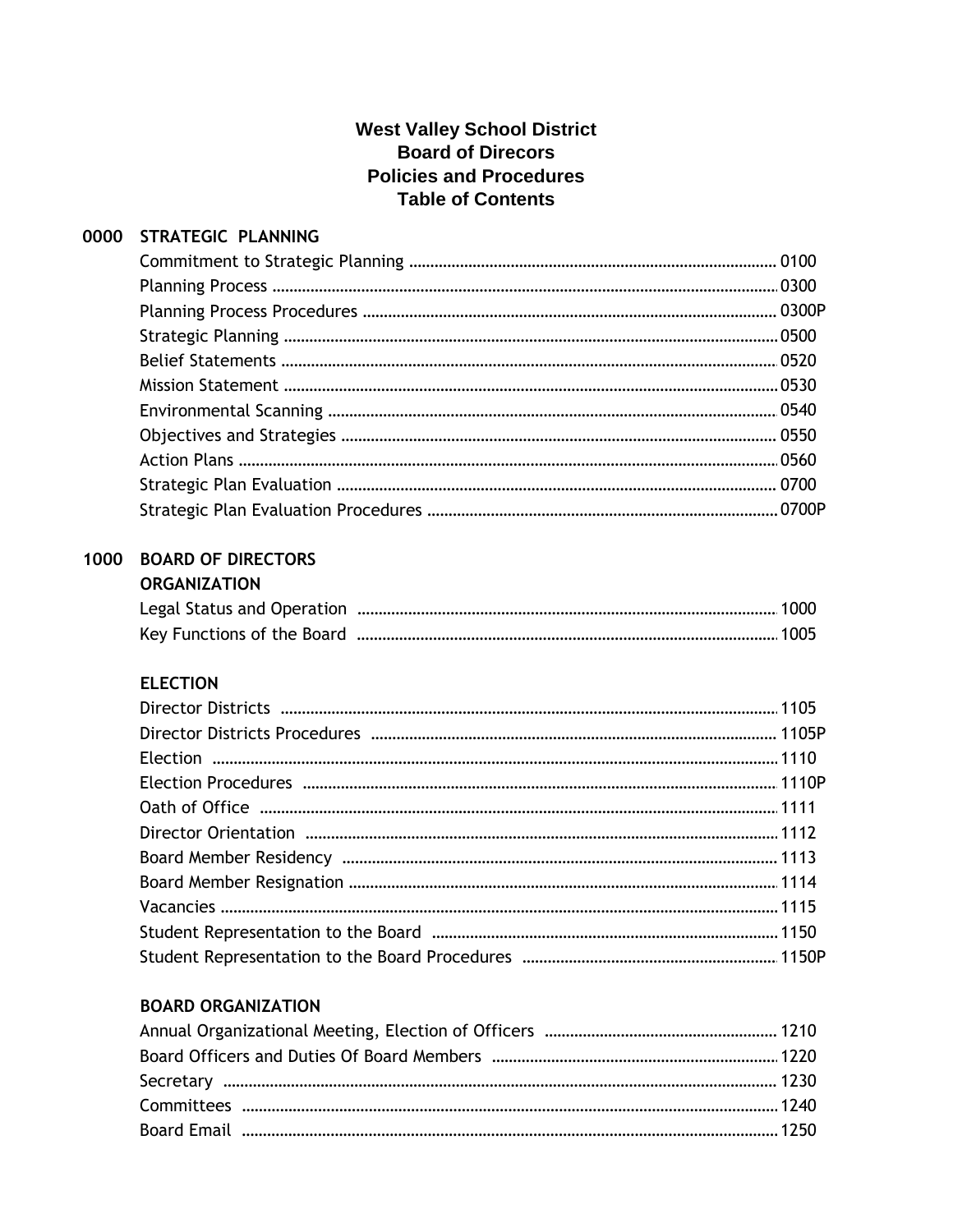#### **METHODS OF GOVERNANCE**

#### **MEETINGS**

#### **PRINCIPLES OF OPERATION**

#### **BOARD MEMBER BENEFITS**

#### **BOARD DEVELOPMENT**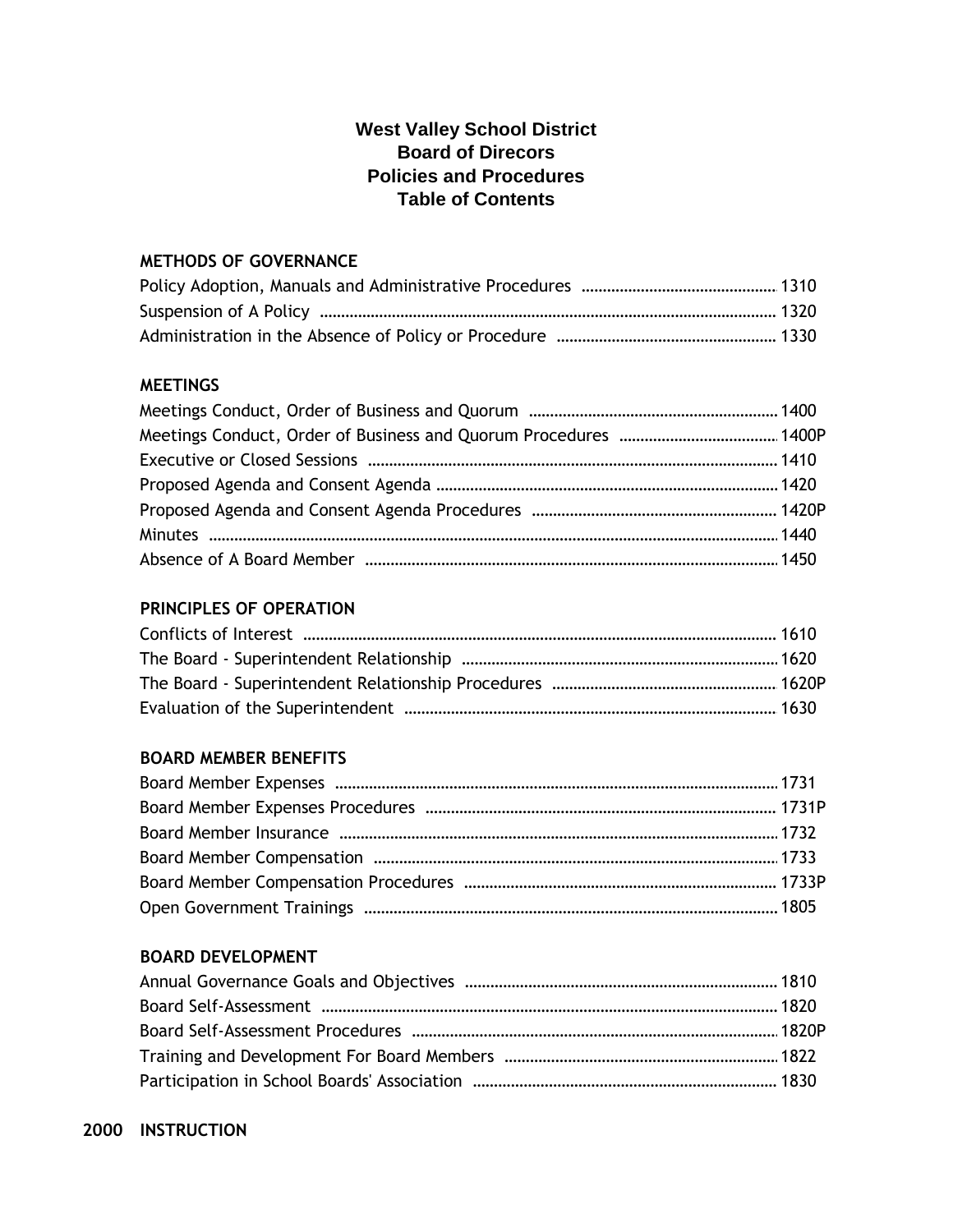## **PROGRAM DEVELOPMENT AND RESOURCES**

| Curriculum Development and Adoption of Instructional Materials  2020            |  |
|---------------------------------------------------------------------------------|--|
| Curriculum Development and Adoption of Instructional Materials Procedures 2020P |  |
| Curriculum Development and Adoption of Instructional Materials Form  2020F1     |  |
| Citizen's Request for Reconsideration of Instructional Materials  2020F2        |  |
|                                                                                 |  |
|                                                                                 |  |
|                                                                                 |  |
|                                                                                 |  |
|                                                                                 |  |
|                                                                                 |  |
|                                                                                 |  |
|                                                                                 |  |
|                                                                                 |  |
|                                                                                 |  |
|                                                                                 |  |
|                                                                                 |  |
|                                                                                 |  |
|                                                                                 |  |
|                                                                                 |  |
|                                                                                 |  |
|                                                                                 |  |
|                                                                                 |  |
|                                                                                 |  |
|                                                                                 |  |
|                                                                                 |  |
|                                                                                 |  |

#### **LEARNING PROGRAMS AND SUPPORTS**

| Education Opportunities for Military Children |  |
|-----------------------------------------------|--|
|                                               |  |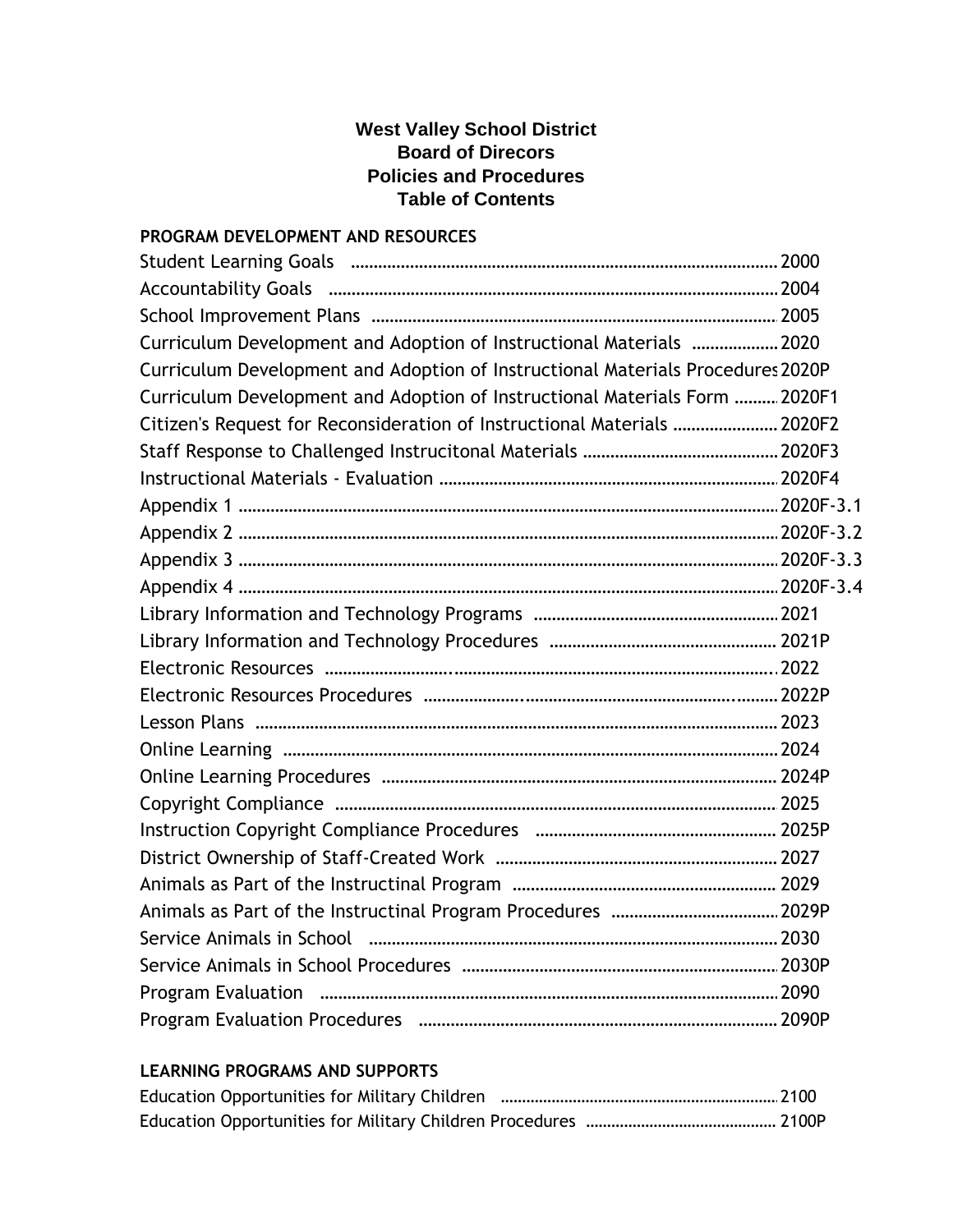| Federal and or State Funded Special Instructional Programs Procedures  2104P            |      |  |
|-----------------------------------------------------------------------------------------|------|--|
|                                                                                         |      |  |
|                                                                                         |      |  |
|                                                                                         |      |  |
|                                                                                         |      |  |
|                                                                                         |      |  |
|                                                                                         |      |  |
|                                                                                         |      |  |
|                                                                                         |      |  |
|                                                                                         |      |  |
|                                                                                         |      |  |
|                                                                                         |      |  |
|                                                                                         |      |  |
|                                                                                         |      |  |
|                                                                                         |      |  |
|                                                                                         |      |  |
|                                                                                         |      |  |
|                                                                                         |      |  |
|                                                                                         |      |  |
|                                                                                         |      |  |
|                                                                                         |      |  |
|                                                                                         |      |  |
|                                                                                         |      |  |
|                                                                                         |      |  |
|                                                                                         |      |  |
| Special Education and Related Services for Eligible Students Procedures  2161P          |      |  |
| Education of Students w/Disabilities Under Section 504 Rehabilitation Act 1973 2162     |      |  |
| Education of Students w/Disabilities Under Section 504 Rehabilitation Act 1973 Pro2162P |      |  |
|                                                                                         | 2165 |  |
|                                                                                         |      |  |
|                                                                                         | 2170 |  |
|                                                                                         |      |  |
|                                                                                         |      |  |
|                                                                                         |      |  |
|                                                                                         |      |  |
|                                                                                         | 2195 |  |
|                                                                                         |      |  |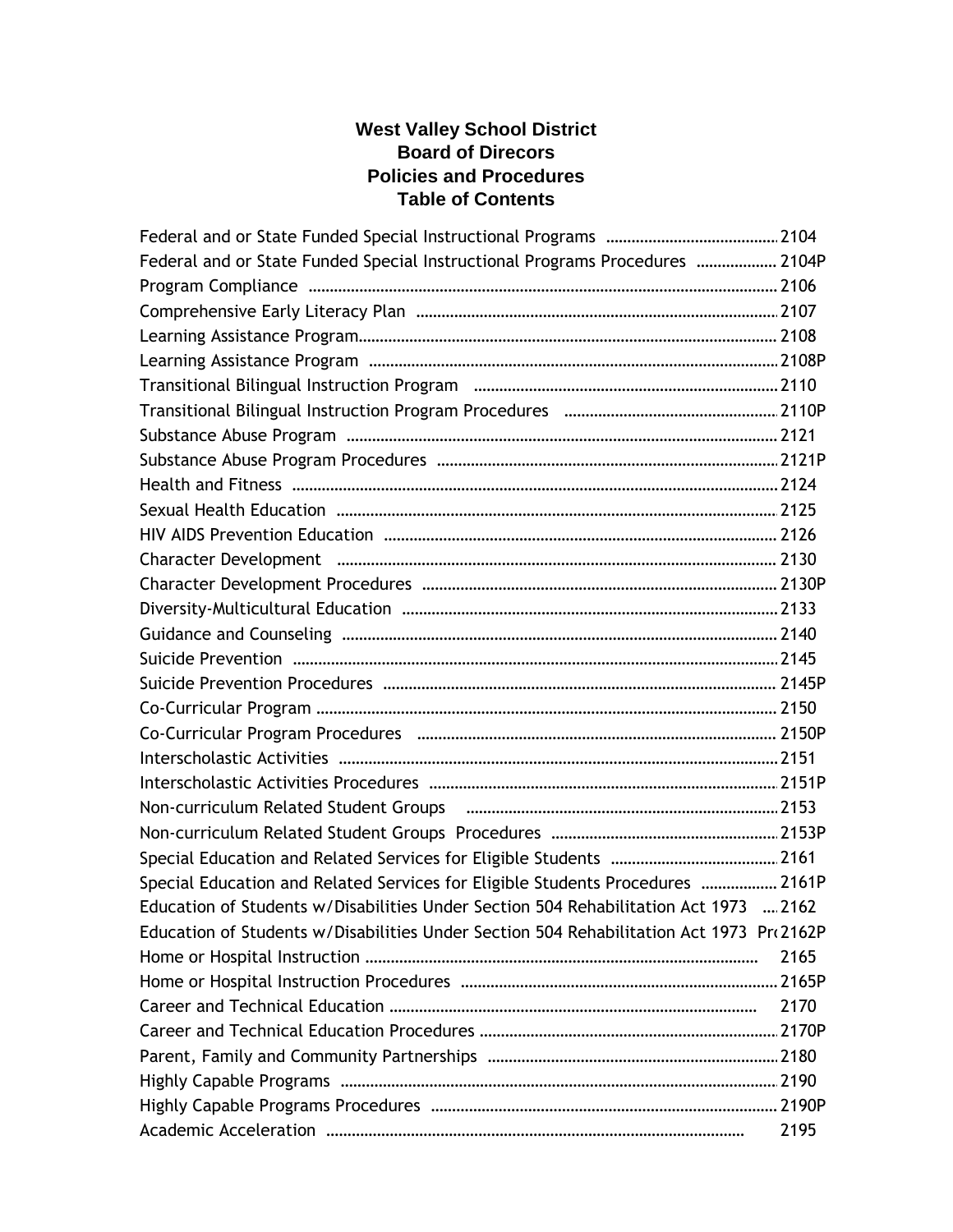|      | Credit for Competency/Proficiency and Credit for Mastery Procedures  2409P |  |
|------|----------------------------------------------------------------------------|--|
|      |                                                                            |  |
|      |                                                                            |  |
|      |                                                                            |  |
|      |                                                                            |  |
|      |                                                                            |  |
|      |                                                                            |  |
|      |                                                                            |  |
|      |                                                                            |  |
|      |                                                                            |  |
|      |                                                                            |  |
|      |                                                                            |  |
|      |                                                                            |  |
|      |                                                                            |  |
|      |                                                                            |  |
|      |                                                                            |  |
| 3000 |                                                                            |  |
|      |                                                                            |  |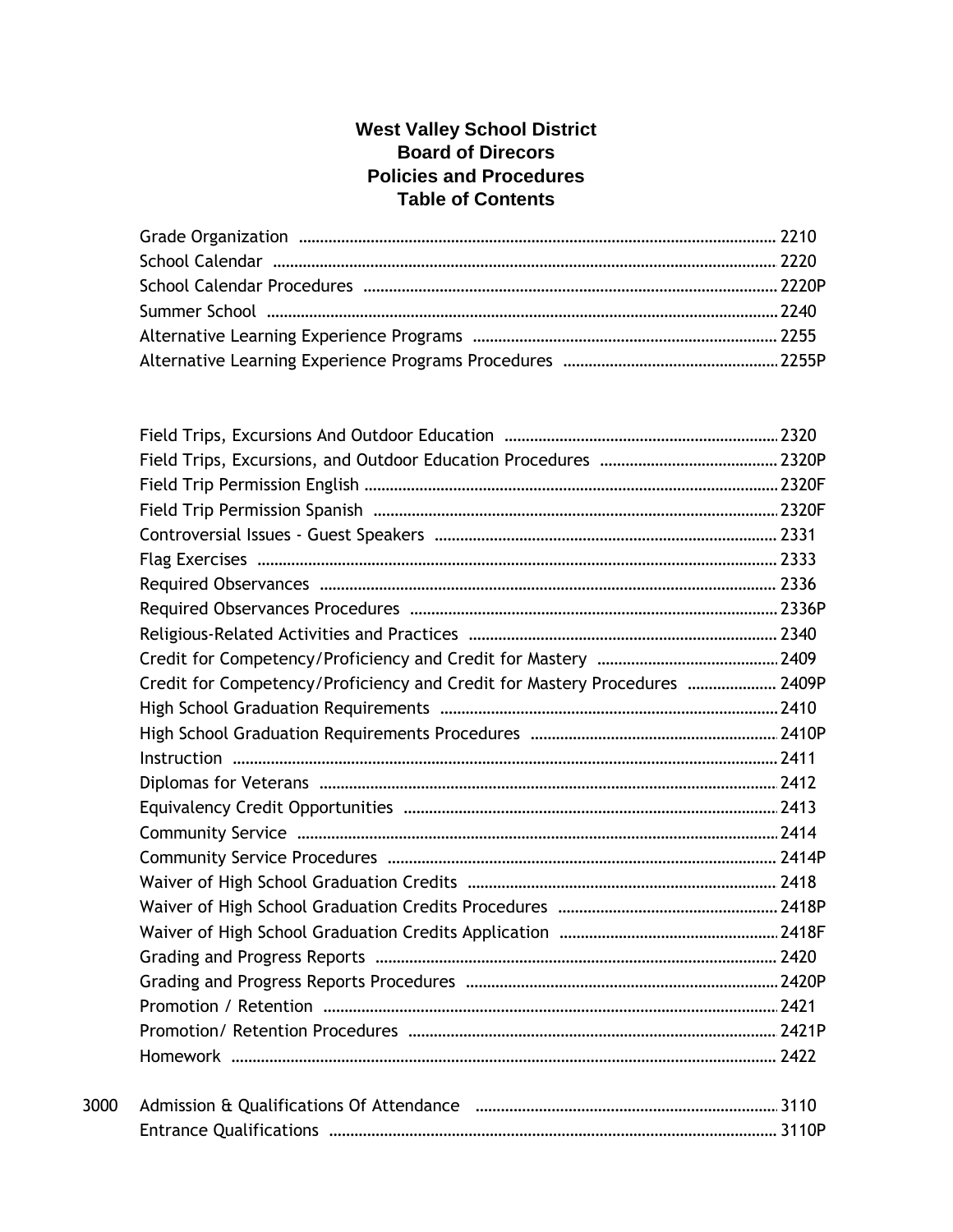| Students Experiencing Homelessness-Enrollment Rights and Services  3115                 |  |
|-----------------------------------------------------------------------------------------|--|
| Students Experiencing Homelessness-Enrollment Rights and Services Procedure 3115P       |  |
|                                                                                         |  |
|                                                                                         |  |
|                                                                                         |  |
|                                                                                         |  |
|                                                                                         |  |
|                                                                                         |  |
|                                                                                         |  |
|                                                                                         |  |
|                                                                                         |  |
|                                                                                         |  |
|                                                                                         |  |
|                                                                                         |  |
|                                                                                         |  |
|                                                                                         |  |
|                                                                                         |  |
|                                                                                         |  |
|                                                                                         |  |
|                                                                                         |  |
|                                                                                         |  |
|                                                                                         |  |
|                                                                                         |  |
| Notification and Dissemination of Information about Student Offenses and Notificat 3143 |  |
|                                                                                         |  |
|                                                                                         |  |
|                                                                                         |  |
| Formal Complaint of Harassment, Intimidation, or Bullying Form  3207F                   |  |
| Prohibition of Harassment, Intimidation and Bullying Procedures  3207P                  |  |
|                                                                                         |  |
|                                                                                         |  |
|                                                                                         |  |
|                                                                                         |  |
|                                                                                         |  |
|                                                                                         |  |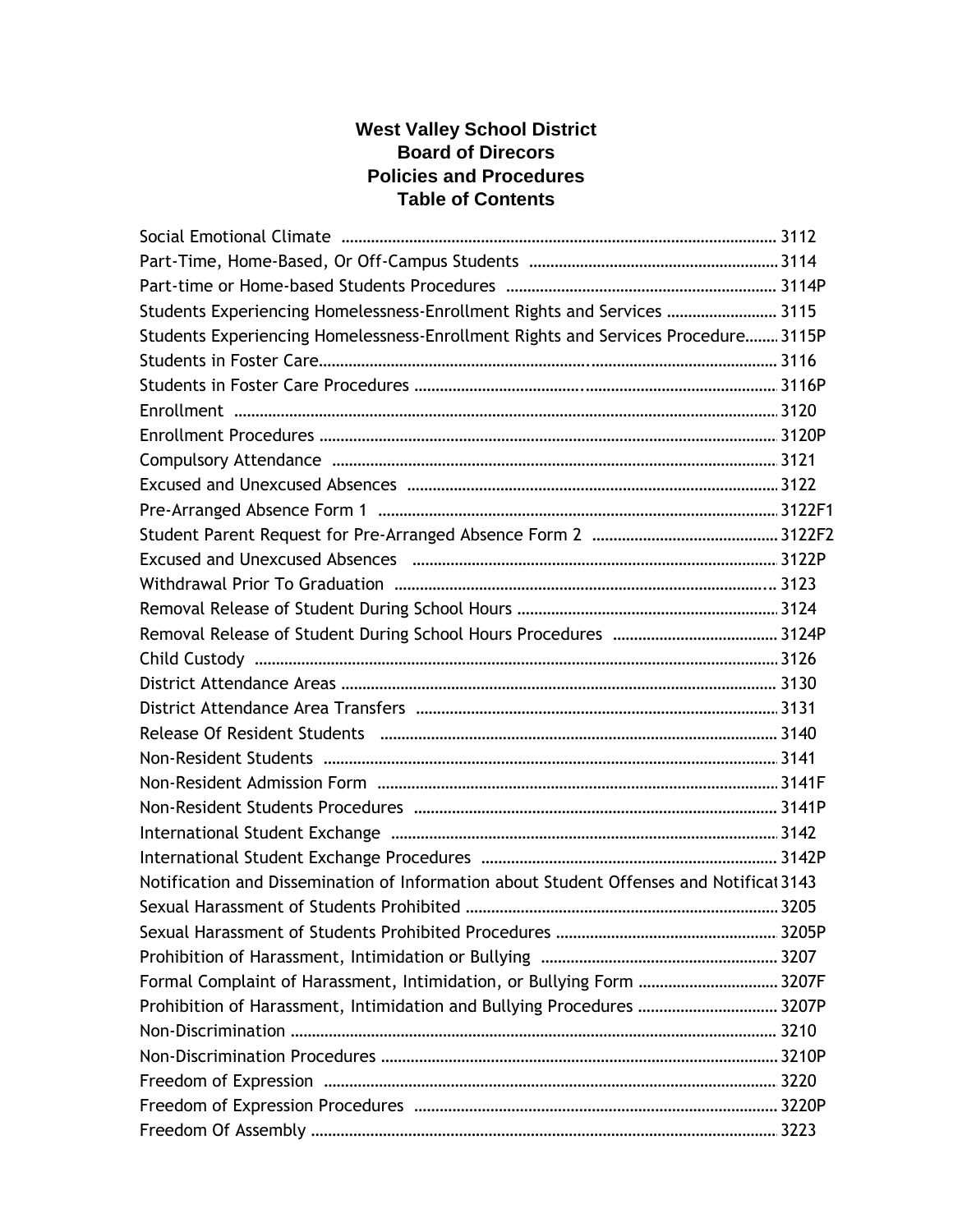|                                                                                           | 3225  |
|-------------------------------------------------------------------------------------------|-------|
|                                                                                           | 3225P |
|                                                                                           |       |
|                                                                                           |       |
|                                                                                           |       |
|                                                                                           |       |
| Parent & Student Rights in Administration of Surveys, Analysis or Evaluations  3232       |       |
| Parent & Student Rights in Administration of Surveys, Analysis or Evaluations Proce 3232P |       |
|                                                                                           |       |
|                                                                                           |       |
|                                                                                           | 3241  |
|                                                                                           |       |
|                                                                                           |       |
|                                                                                           |       |
|                                                                                           |       |
|                                                                                           |       |
|                                                                                           |       |
|                                                                                           |       |
|                                                                                           |       |
| Restraint, Isolation and Other Uses of Reasonable Force Procedures  3246P                 |       |
|                                                                                           |       |
|                                                                                           |       |
|                                                                                           |       |
|                                                                                           |       |
|                                                                                           |       |
| Medical Authorization for Emergency Seizure Medication at School Form 2 3411F2            |       |
|                                                                                           |       |
|                                                                                           |       |
|                                                                                           |       |
|                                                                                           |       |
|                                                                                           |       |
|                                                                                           |       |
|                                                                                           |       |
|                                                                                           |       |
|                                                                                           |       |
|                                                                                           |       |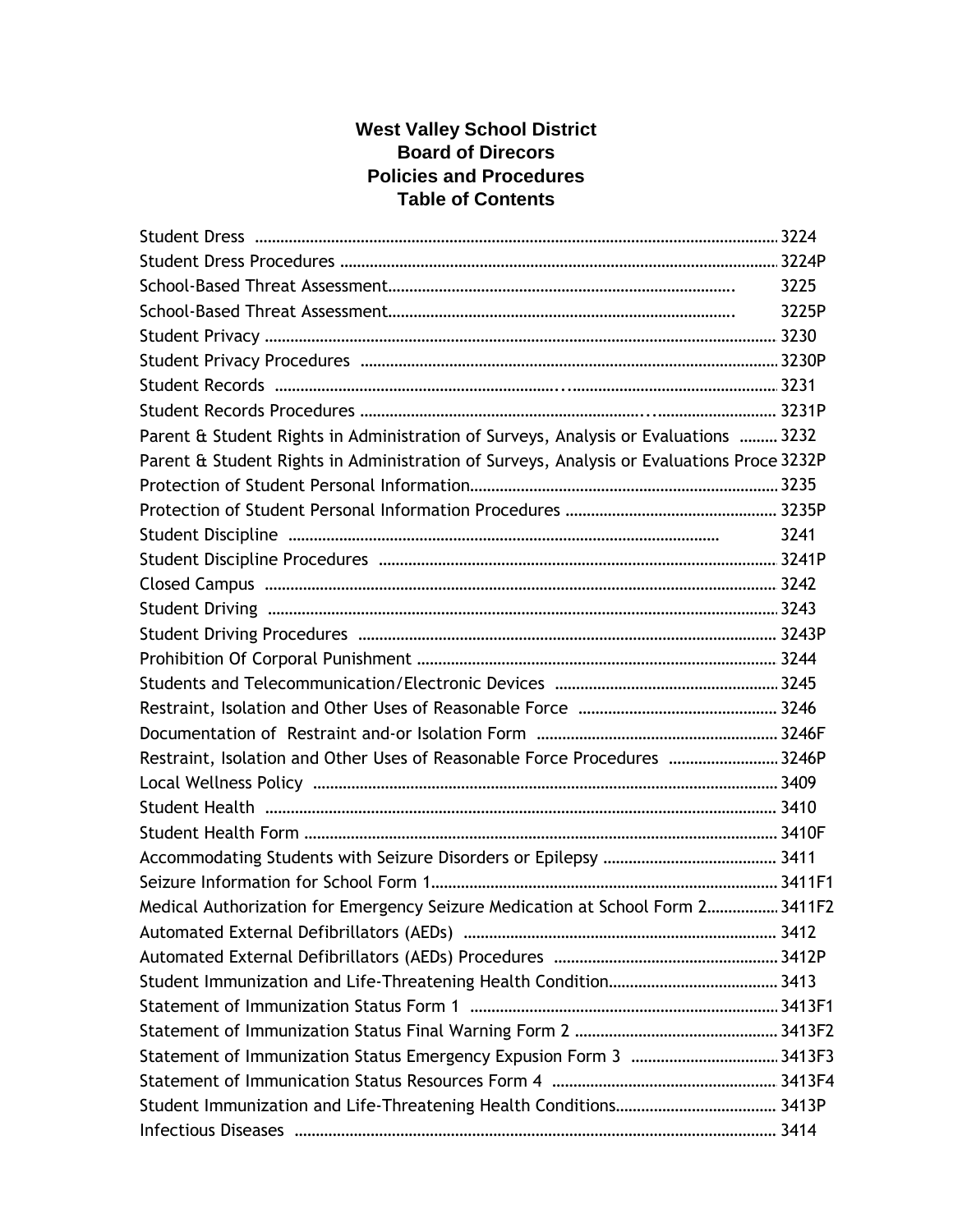|      | Agreement for Self-Administration of Asthma & Anaphylaxis Medication Form 5 3416F5   |      |
|------|--------------------------------------------------------------------------------------|------|
|      |                                                                                      |      |
|      |                                                                                      |      |
|      |                                                                                      |      |
|      |                                                                                      |      |
|      |                                                                                      |      |
|      |                                                                                      |      |
|      | Self-Administration of Asthma and Anaphylaxis Medications Procedures  3419P          |      |
|      |                                                                                      |      |
|      |                                                                                      |      |
|      |                                                                                      |      |
|      |                                                                                      |      |
|      |                                                                                      |      |
|      | Student Sports - Concussion, Head Injury and Sudden Cardiac Arrest  3422             |      |
|      | Student Sports - Concussion, Head Injury and Sudden Cardiac Arrest Procedures  3422P |      |
|      |                                                                                      | 3424 |
|      |                                                                                      |      |
|      |                                                                                      |      |
|      |                                                                                      |      |
|      |                                                                                      |      |
|      |                                                                                      |      |
|      |                                                                                      |      |
|      |                                                                                      |      |
|      |                                                                                      |      |
|      |                                                                                      |      |
|      |                                                                                      |      |
|      |                                                                                      |      |
| 4000 |                                                                                      |      |
|      |                                                                                      |      |
|      |                                                                                      |      |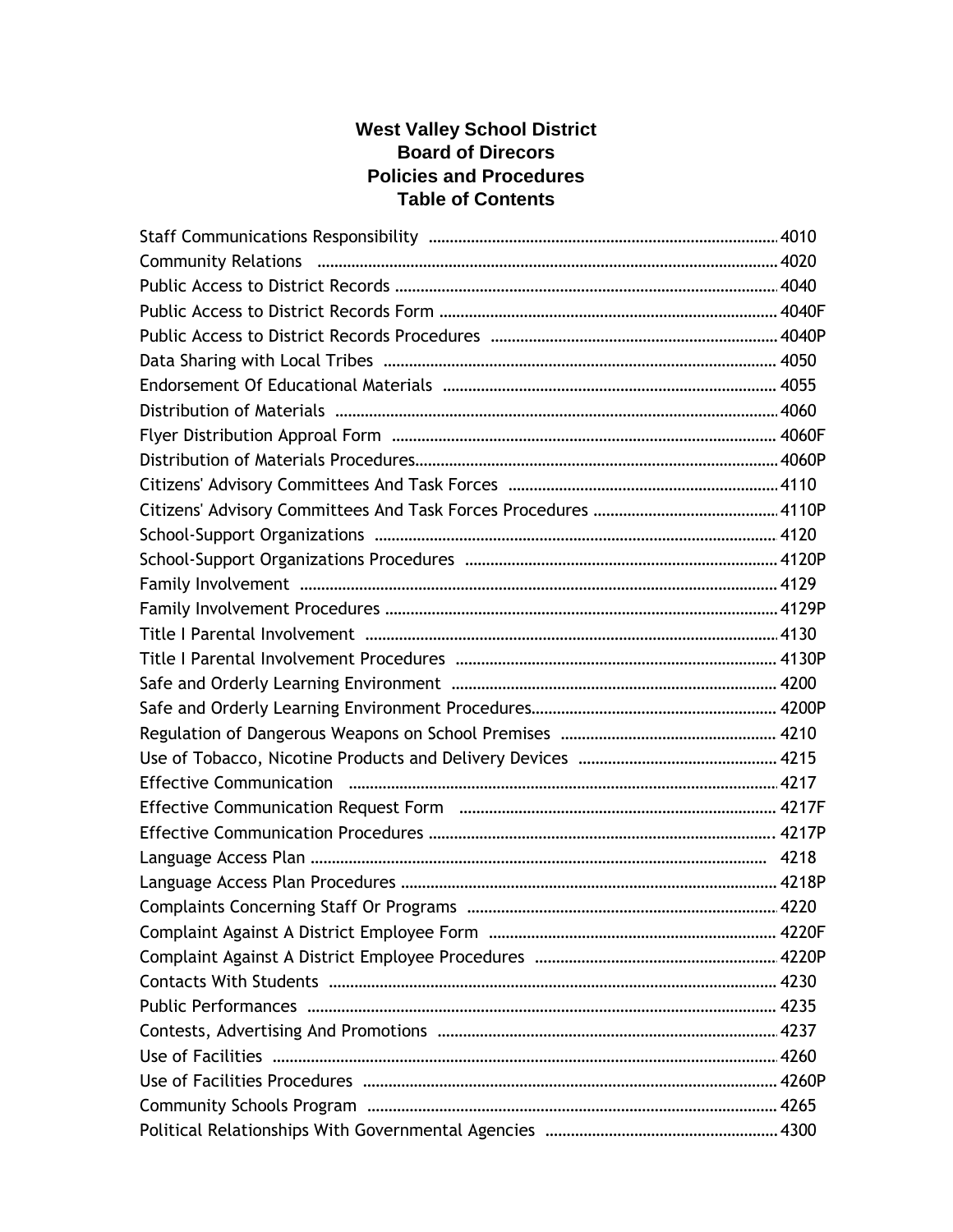|      | Political Relationships With Governmental Agencies Procedures  4300P                   |      |  |
|------|----------------------------------------------------------------------------------------|------|--|
|      |                                                                                        |      |  |
|      | Relations with the Law Enforcement, Child Protective Agencies  4310                    |      |  |
|      | Release of Information Concerning Sexual And Kidnapping Offenders  4315                |      |  |
|      | Cooperative Programs With Other Districts And Public Agencies  4320                    |      |  |
|      | Cooperation With Private and Parochial Schools and Day Care Agencies  4330             |      |  |
|      |                                                                                        |      |  |
|      |                                                                                        |      |  |
|      | Unmanned Aircraft System and Model Aircraft                                            | 4500 |  |
| 5000 |                                                                                        |      |  |
|      |                                                                                        |      |  |
|      |                                                                                        |      |  |
|      |                                                                                        |      |  |
|      |                                                                                        |      |  |
|      |                                                                                        |      |  |
|      |                                                                                        |      |  |
|      |                                                                                        |      |  |
|      |                                                                                        |      |  |
|      |                                                                                        |      |  |
|      |                                                                                        |      |  |
|      |                                                                                        |      |  |
|      |                                                                                        |      |  |
|      |                                                                                        |      |  |
|      |                                                                                        |      |  |
|      |                                                                                        |      |  |
|      |                                                                                        |      |  |
|      | Federal Motor Carrier Safety Administration Mandated Drug & Alcohol Testing Pro 5202   |      |  |
|      | Federal Motor Carrier Safety Administration Mandated Drug & Alcolhol Testing Pro 5202P |      |  |
|      |                                                                                        |      |  |
|      |                                                                                        |      |  |
|      |                                                                                        |      |  |
|      |                                                                                        |      |  |
|      |                                                                                        |      |  |
|      |                                                                                        |      |  |
|      |                                                                                        |      |  |
|      |                                                                                        |      |  |
|      |                                                                                        |      |  |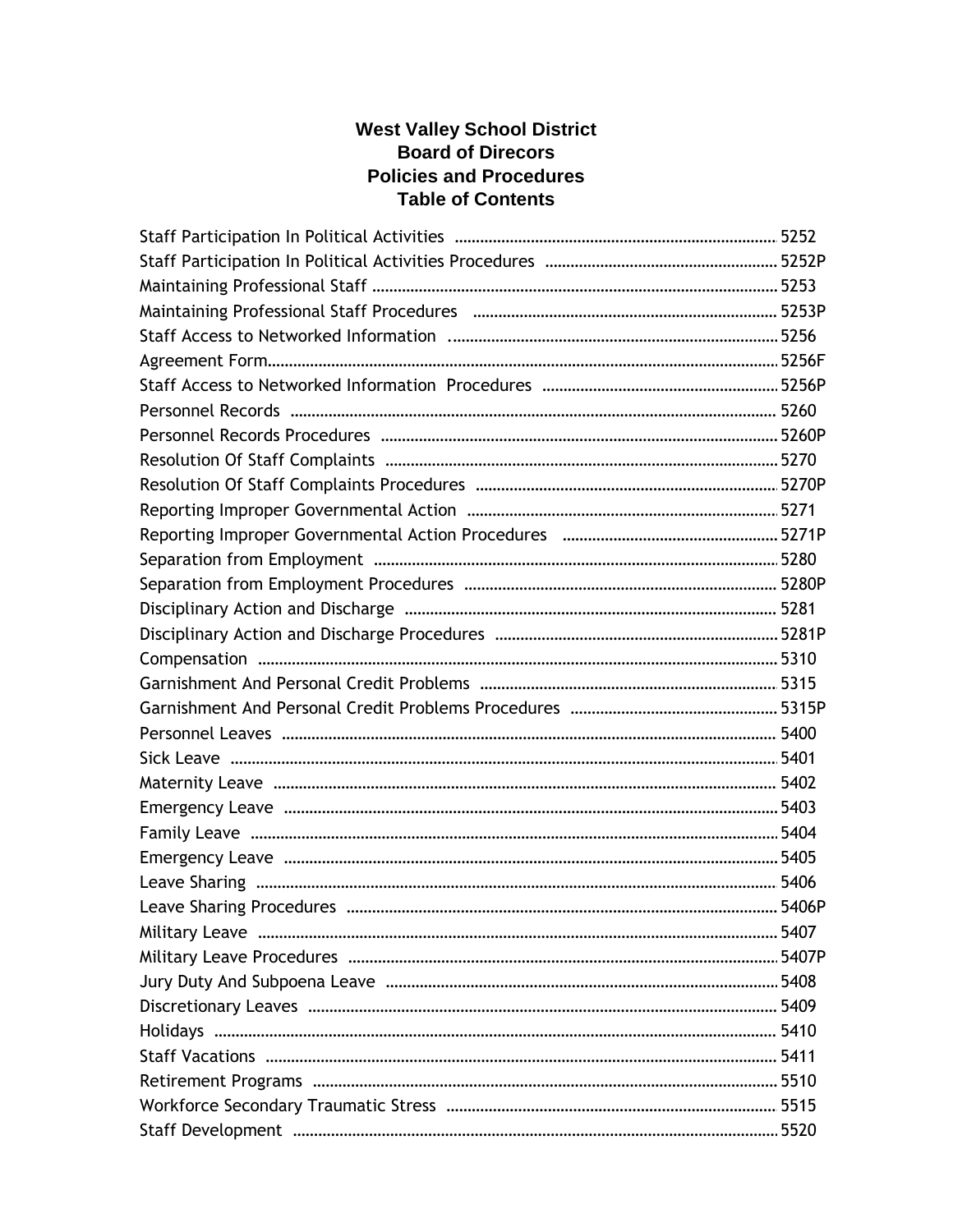# **6000 MANAGEMENT SUPPORT**

#### **Financial Planning and Management**

| Program Planning, Budget Preparation, Adoption and Implementation  6000             |  |
|-------------------------------------------------------------------------------------|--|
| Program Planning, Budget Preparation, Adoption and Implementation Procedures  6000P |  |
|                                                                                     |  |
|                                                                                     |  |
|                                                                                     |  |
|                                                                                     |  |
|                                                                                     |  |
|                                                                                     |  |
|                                                                                     |  |

#### **Revenues**

| 6114P |
|-------|
|       |
|       |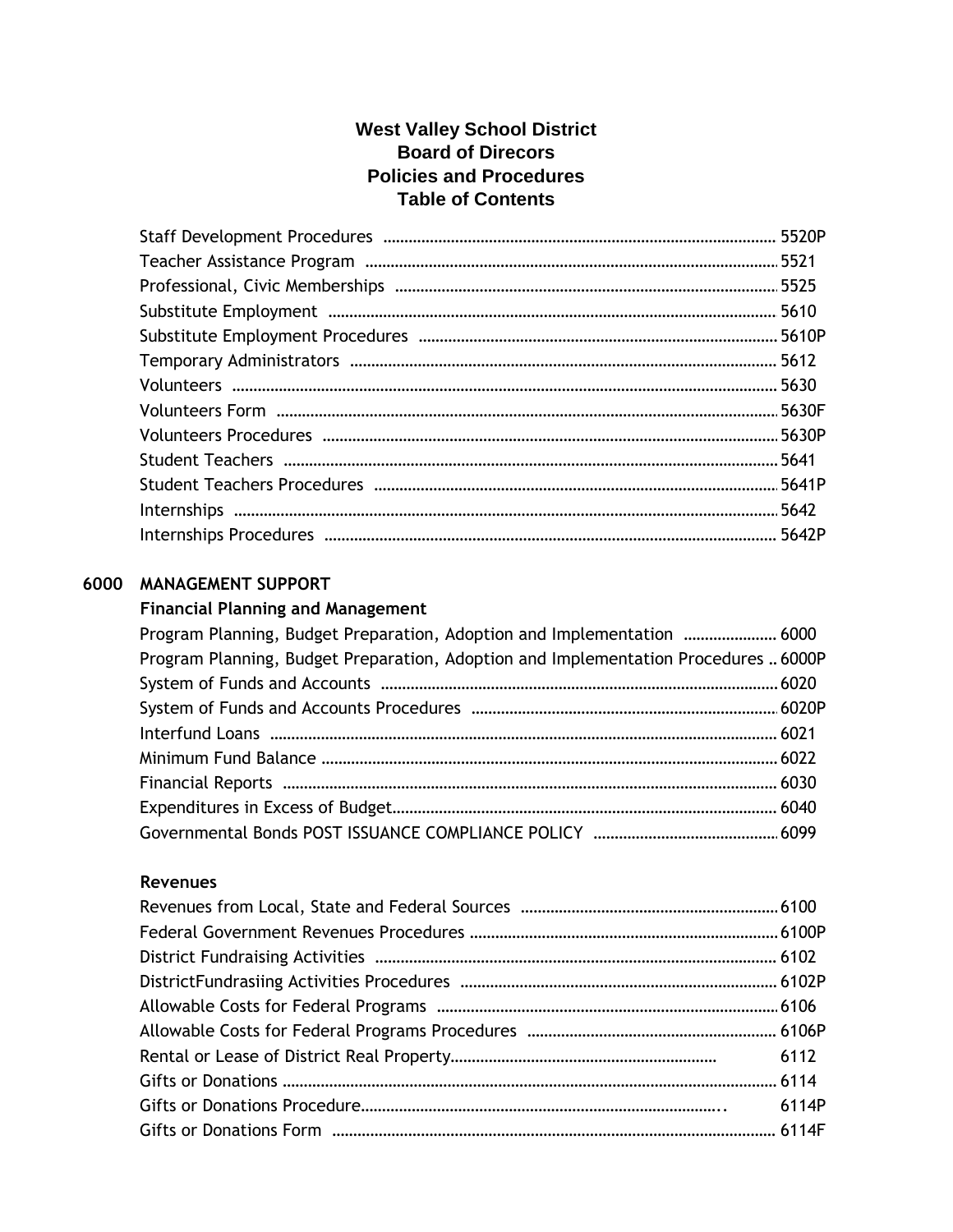| 6220F |
|-------|
|       |
|       |
|       |
|       |
|       |
|       |
|       |

# **Risk Management**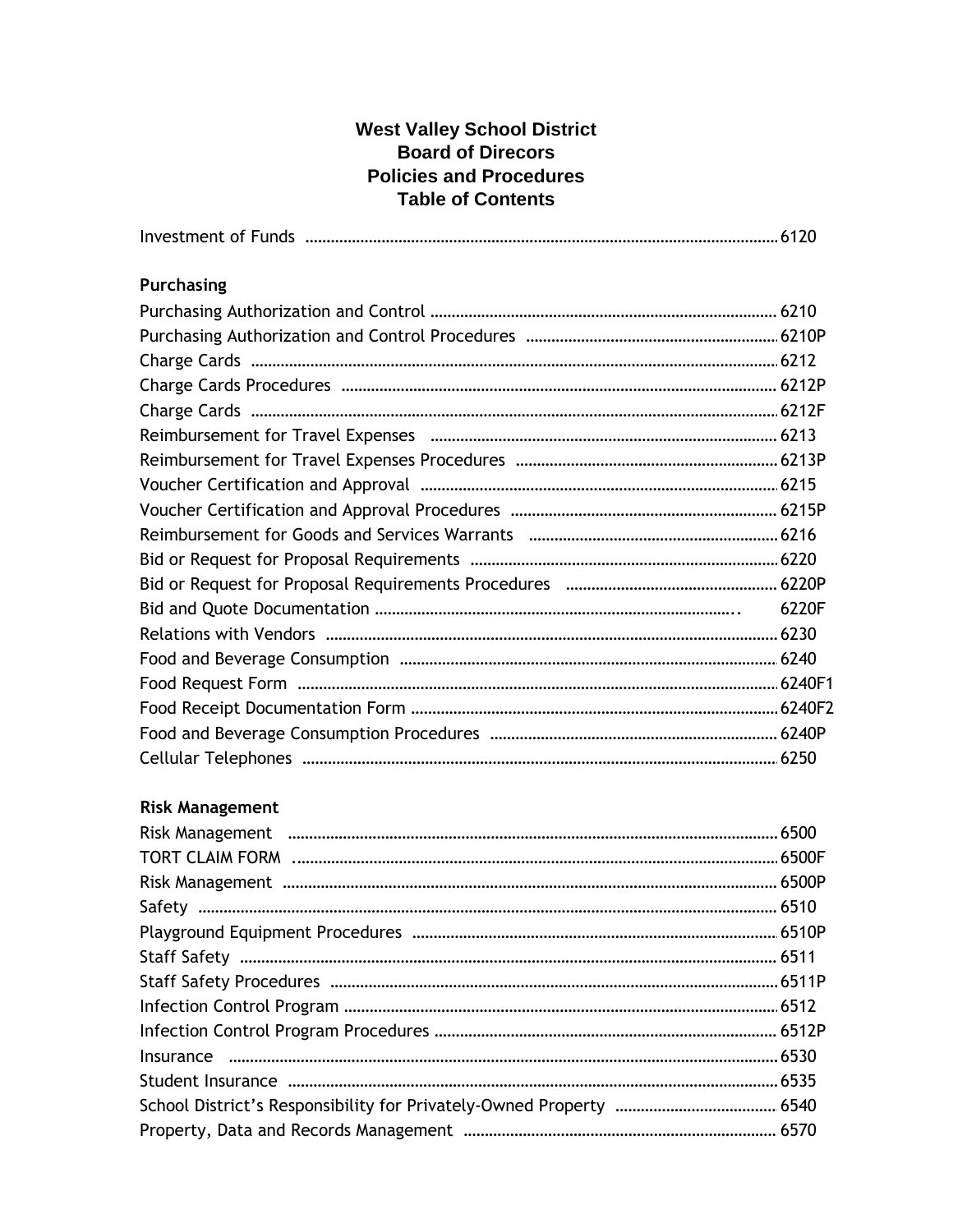## **Transportation**

| <b>Contracting for Transportation Services</b> |  |
|------------------------------------------------|--|

## **Food Services**

| Nutrition and Food Services-Breakfast and Lunch Program Procedures  6700P |  |
|---------------------------------------------------------------------------|--|
|                                                                           |  |
|                                                                           |  |

## **School Property**